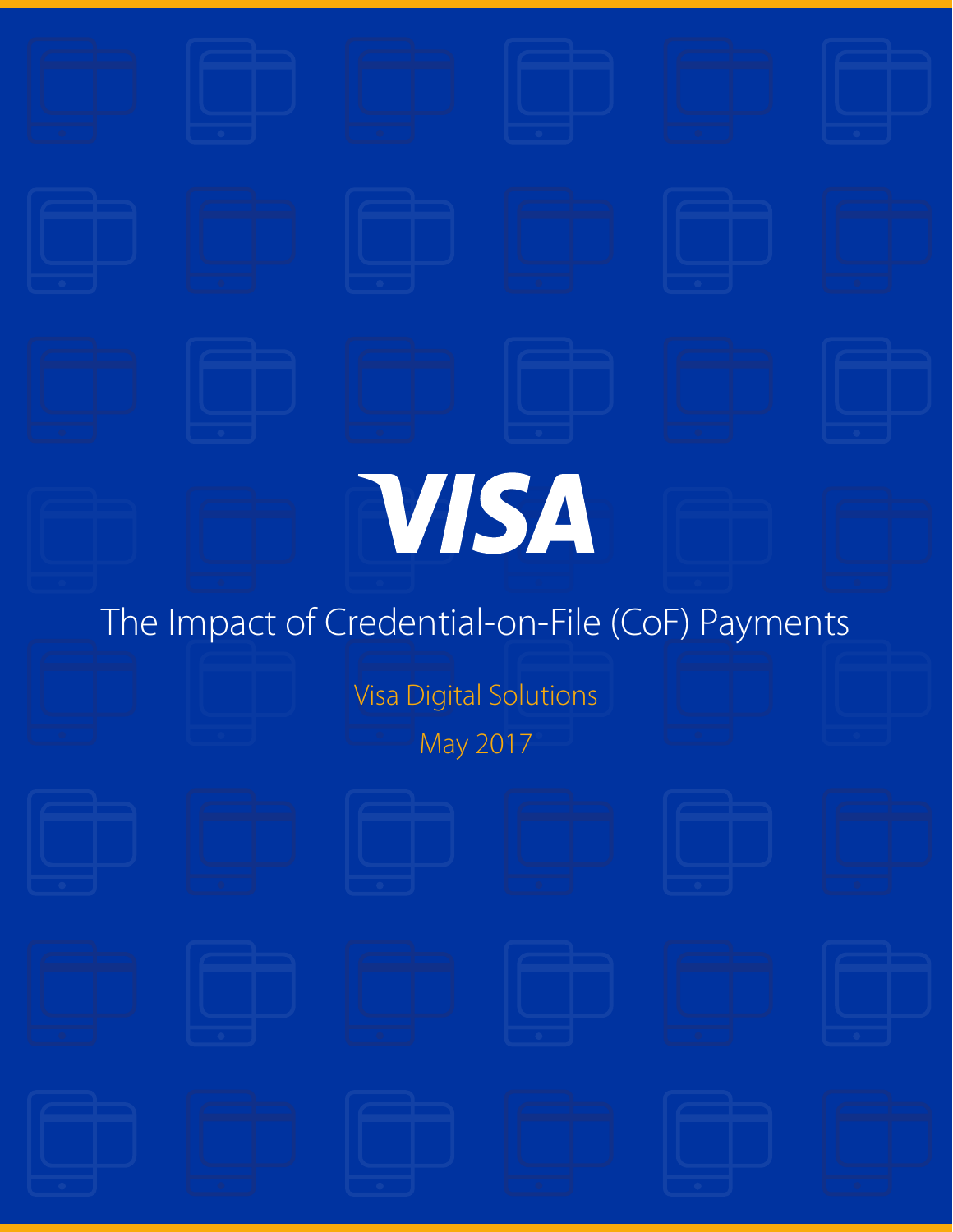# CONTENTS:

### **01 Introduction**

- 02 Summary
- 03 | Understanding Credential-on-File (CoF) Payments
- 03 | Maintaining Top of Wallet Status

### **05 | Digital Payment Trends**

- 06 | Building Capabilities for the Digital Customer
- 07 | The Future of Credential-on-File Payments

### **08 | Closing Thoughts**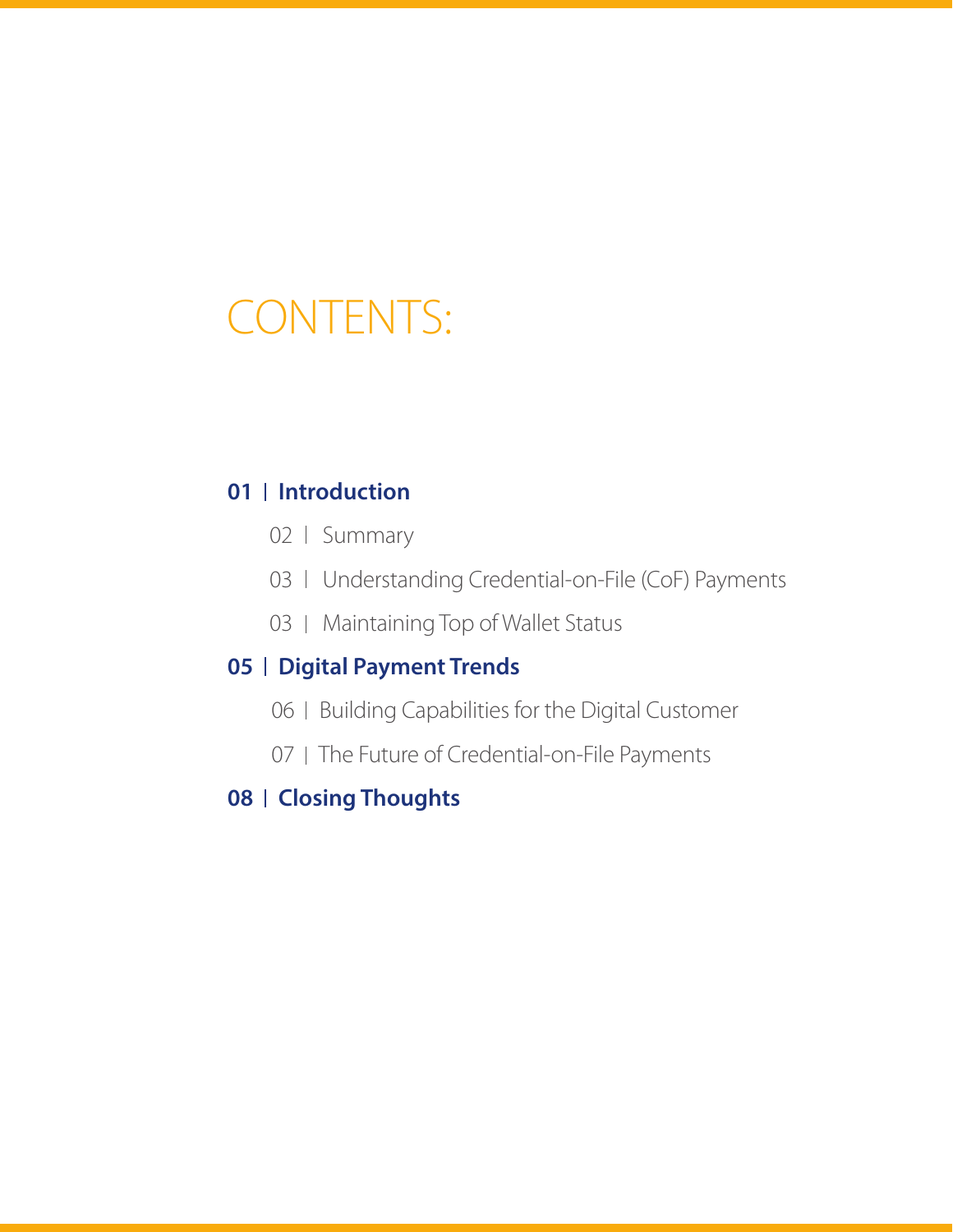







# Introduction

With e-commerce and m-commerce already representing 24% of all Visa card payment volume in the U.S. in the last quarter of 2016<sup>1</sup> and spending in those channels forecast to increase from \$398B in 2016 to \$692B and from \$116B in 2016 to \$336B by 2020 respectively,<sup>2</sup> issuer strategies to support Credential-on-File (CoF) payments for their cardholders are becoming increasingly essential. The accelerating shift from "bricks" to "clicks" requires issuers to **develop a holistic CoF strategy to maintain their long-term consumer relevance in digital payments.** Visa Checkout has evolved to serve these changing consumer needs in different digital use-cases and can help issuers maintain top-of-wallet. This is especially important given the difficulty of supplanting competitors who are first to place their cards in these digital scenarios (77% of Android Pay, Apple Pay, and Samsung Pay purchases were made using the default card in December 2016, an increase from 70% in May 2016)<sup>3</sup> and the penetration of ACH in this segment (in a recent study, ACH accounted for 38% of total non-recurring CoF payments).4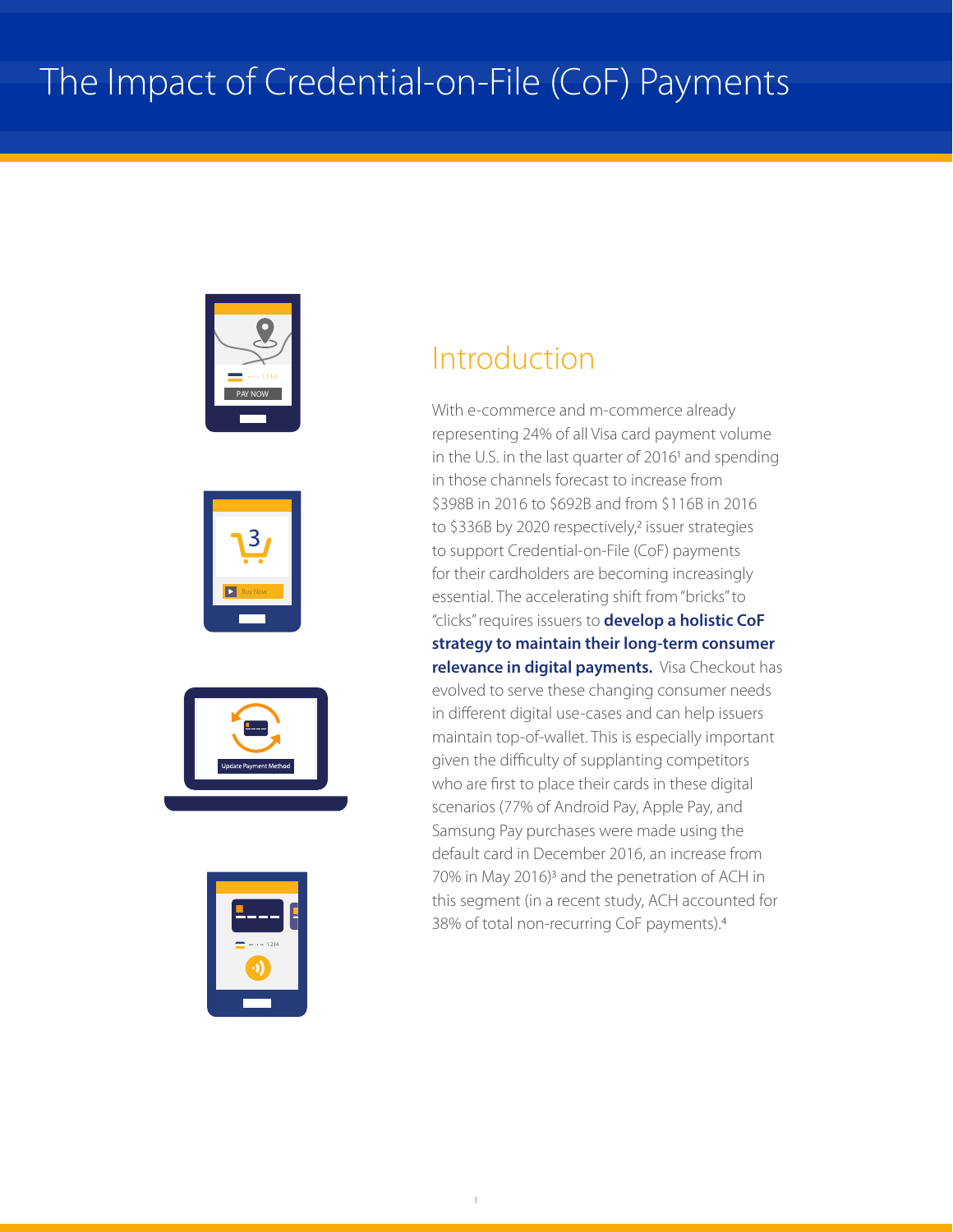### Summary

Credential-on-File (CoF) payments refer to payments made using a funding method that the customer has stored for current and repeat transactions online (as opposed to "Form Fill payments" which refers to consumers actively selecting the payment method and entering their payment and address details on every transaction). Visa estimates that up to \$98.3B in payment volume was funded by non-card mechanisms, including ACH, among the top 500 U.S. online retailers in 2015 for certain product categories,<sup>5</sup> presenting an opportunity for issuers seeking to shift online payment volume away from non-card methods towards debit and credit cards. As customers use their cards in situations where they have traditionally chosen ACH or other funding mechanisms, they will likely view their card as having greater value and increased relevance in meeting their payment needs. With **the migration of offline to online payments accelerating,** as demonstrated by the 2016 holiday spending trends,<sup>6</sup> we expect **the CoF trend to have a material impact on issuer economics.** 

The increasing prevalence of CoF payments is reshaping consumer behavior. According to a Deloitte study ("Default" Payment Methods, 2016):7

- 84% of the digital transactions were made using on-file credentials, making CoF payments the dominant form of payment (online, in-app, and recurring transactions for CNP payments and proximity payments at the POS for CP transactions).
- We were surprised that ACH was the most used CoF payment method for digital purchases, even when excluding recurring payments, accounting for 38% of total non-recurring CoF payments.
- Convenience was the most important reason cited by respondents for choosing ACH in 55% of such transactions, followed by trust in the bank and its security in 29% of such transactions,<sup>8</sup> which may be driven by higher incidence of CNP fraud.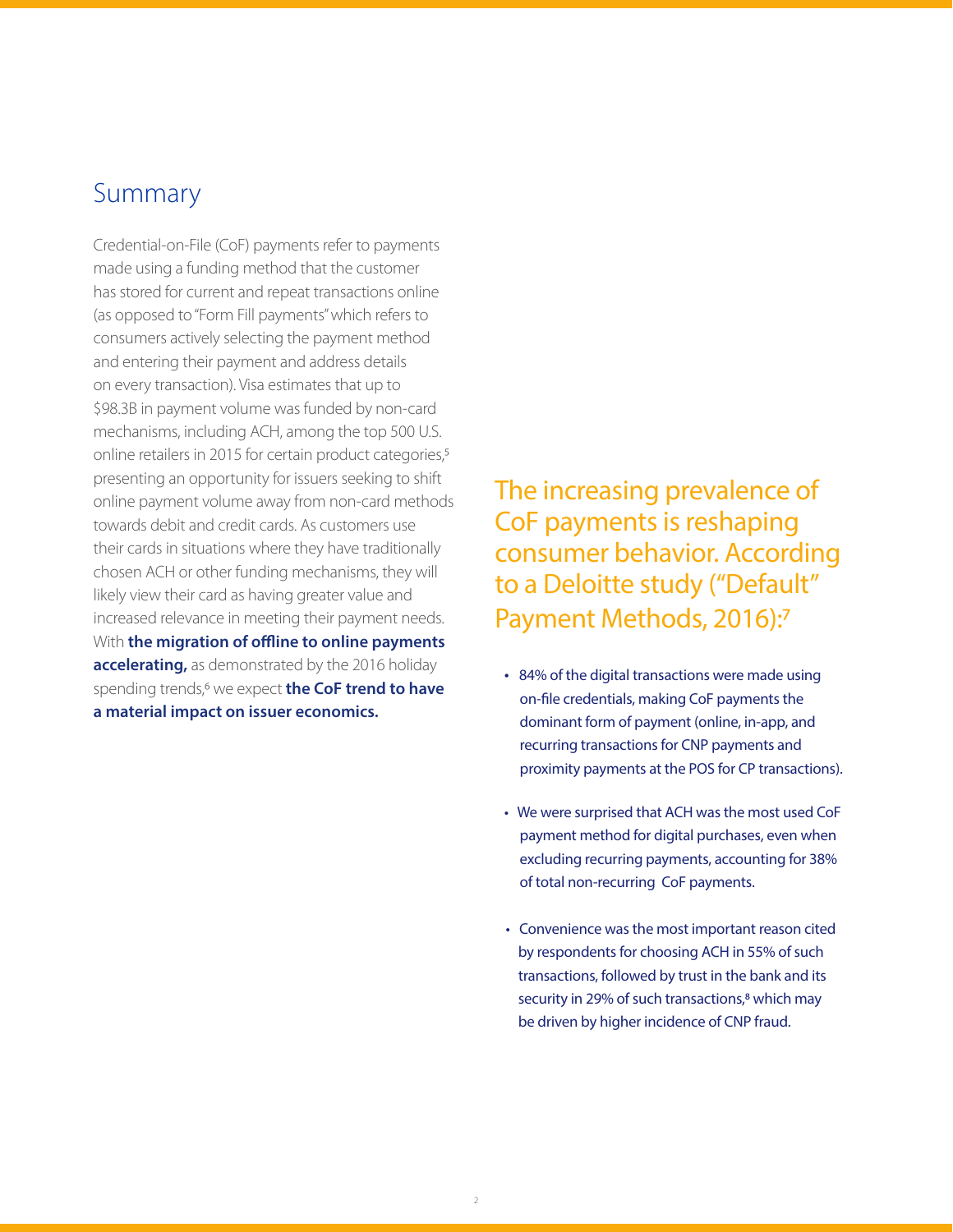# Understanding Credential-on-File (CoF) Payments

There are distinct differences in consumer payment preferences based on merchant categories. For recurring payment categories, such as rent, bills and utilities, consumers preferred using ACH. For most discretionary spending, such as e-commerce retail purchases, digital media, and department stores, credit cards were used.<sup>9</sup> Nonetheless, even the discretionary spending categories present a significant opportunity for issuers to migrate payment volume from non-card to card options. Leveraging Deloitte's consumer payment preference data and IR 500's 2015 e-commerce payment volume for top U.S. merchants, Visa analysis estimates that up to **approximately \$98 billion in payment volume was made through non-card methods** at the top 500 U.S. online merchants in 2015 for product categories like electronics, digital media, and e-commerce goods. The overall opportunity is likely to be larger when the long-tail merchants are included in the analysis. Issuers can use the information they have about their customers' payment activity to identify those that should be migrated from ACH to cards, and can partner with Visa to **motivate their customers to use debit and credit cards.** 

# Maintaining Top of Wallet Status

**Common issues:** In an increasingly crowded digital payments space, it is crucial for issuers to maintain their top of wallet position in cardholders' digital wallets once they have established it. The main reason cited for changing a default payment card was card expiration, with more than 40% of respondents removing their card as the funding method due to their card expiring.10

# Visa value: Visa offers a variety of tools that can help create and maintain top of wallet position:

- The Visa Account Updater (VAU) integration enables seamless updating of card information after a card expires or is otherwise reissued without manual data entry by the cardholder.
- Visa Checkout supports Visa Token Service e-commerce tokens, which help preserve top of wallet status by continuing to transact even when the underlying card is reissued. The cardholder is not prompted to replace their card with an alternative payment method due to an expired credential since the token is mapped to the reissued card.



#### Credential-on-File funding mechanism by product category<sup>1</sup>

#### 2015 Web Sales<sup>2</sup>

#### Card Opportunity<sup>3</sup>

1Deloitte Center for Financial Services, "Default Payment Methods", 2016; <sup>2</sup>Internet Retailer, Top 500 Guide, 2016; <sup>3</sup>Visa Analysis.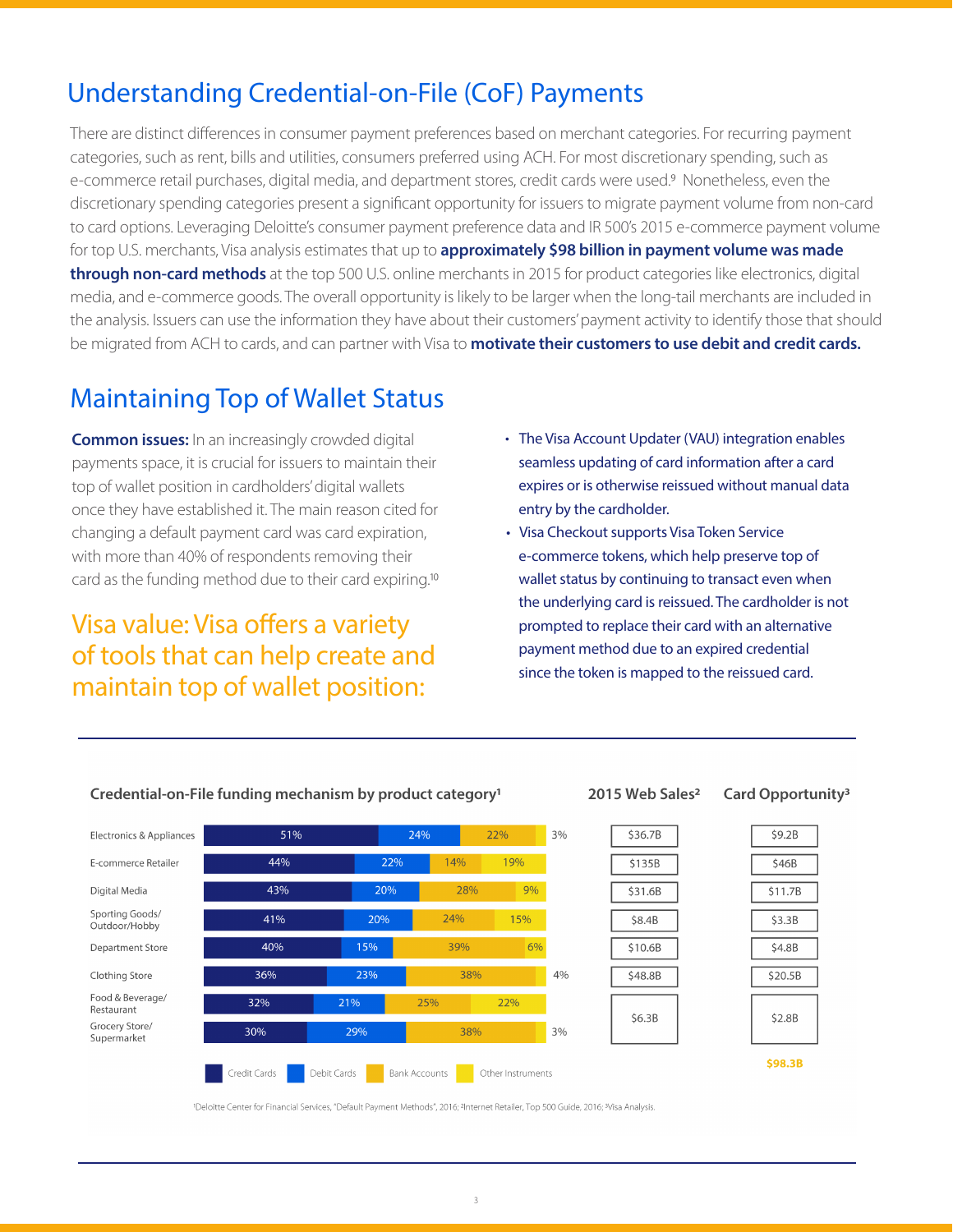Unsurprisingly, security concerns also play a significant role in consumers deciding not to use a particular card as their default payment method – 38% of respondents removed a card because they lost trust in the website or app in which the card was stored, or they experienced fraudulent activity while paying with the card.<sup>11</sup> From a fraud perspective, Visa Checkout has a variety of risk management tools that evaluate risk at every point of user interaction:

- During enrollment, Visa Checkout checks for high-risk users based on factors like suspicious email or high velocity behavior and denies enrollment if applicable.
- During login, Visa Checkout assesses login information such as device fingerprint, geolocation, and IP address and can either step up the consumer for authentication or prevent login when abnormalities are detected.
- When a consumer adds cards, Visa Checkout evaluates the card billing address, CVV/AVS response codes, Visa Advanced Authorization score and account activity before allowing the card to be enrolled into Visa Checkout.

These enhanced security capabilities contributed in Visa Checkout's fraud volume as a percentage of sales being 63% lower and its fraud count as a percentage of transactions being 56% lower than non-Visa Checkout volume at top Visa Checkout merchants.12



Reasons for removing a card in the last year<sup>1</sup>

Source: Deloitte Center for Financial Services, "Default Payment Methods", 2016.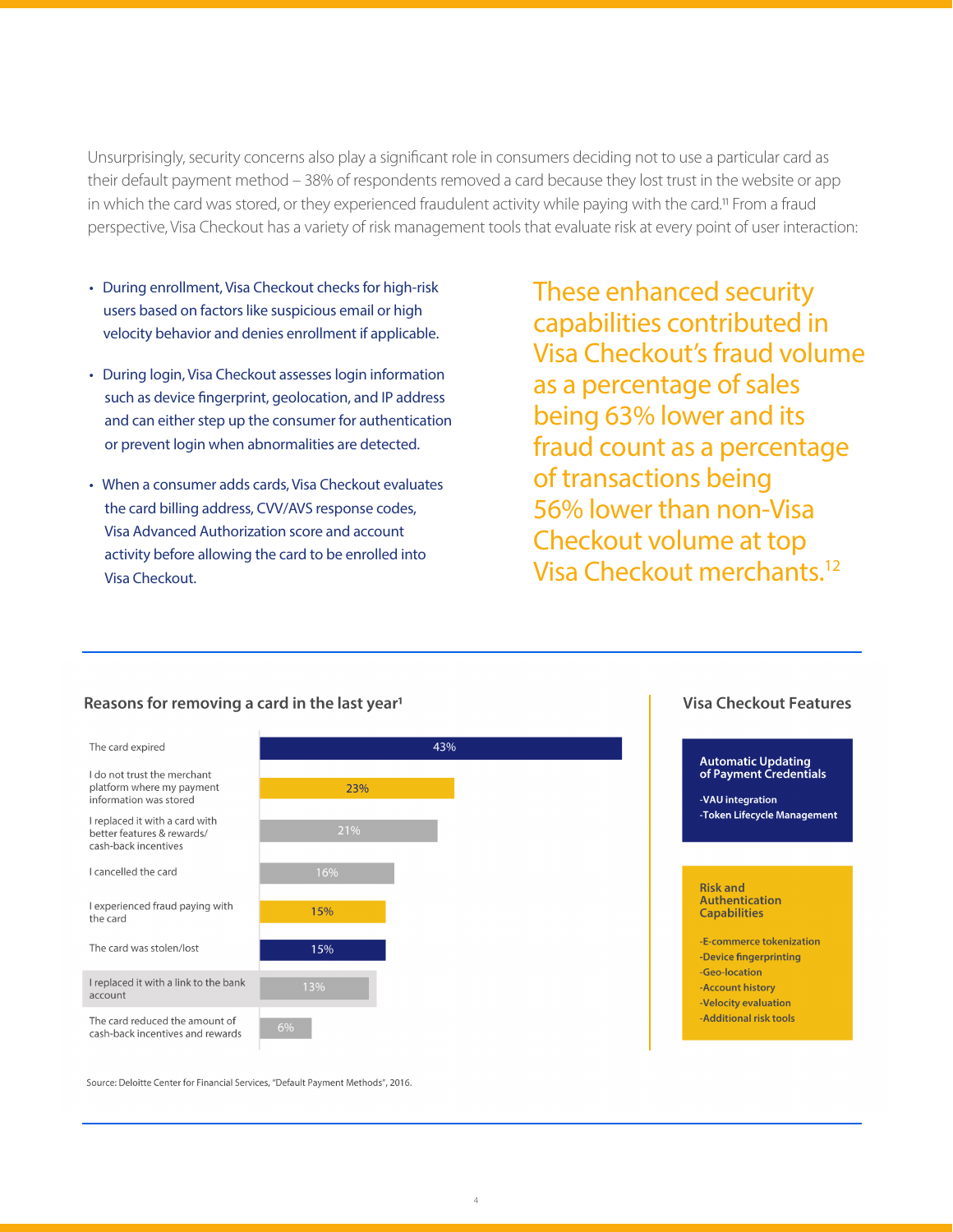# Digital Payment Trends

Intent to use CoF payments is expected to rise over the next 2 years, although Visa estimates that increased usage will not be uniform across all digital use cases and will likely be correlated with **consumer perceptions of security.** 

- For example, 96% of respondents regard online market places (e.g. Amazon) as moderately or highly secure. Relatedly, 50% of respondents indicated that they are extremely likely or likely to increase their use of CoF payments with merchants in this category.13
- On the other end of the spectrum, mobile apps, such as those used for ordering ahead at restaurants, and retail websites suffer from a security perspective: a sizeable 20% of respondents (for restaurants) and 15% of respondents (for retail websites) view them as low or not very secure. Accordingly, only 22% of respondents indicated that they are extremely likely or likely to increase their use of CoF payments in mobile apps and only 26% indicated the same for retail websites.<sup>14</sup>

#### Likelihood of increasing the use of Credential-on-file payments over the next two years



Likelihood of future use data provided by Deloitte Center for Financial Services, "Default Payment Methods", 2016. Note: Future concepts and models are under continuing development. Features, functionality, schedules and implementation details may be subject to modification, delays or cancellation by Visa at its discretion.

As the move to CoF payments accelerates, **Visa Checkout** is evolving to meet the shifting payment preferences of digital buyers.

 • **Core Value (Security):** Offering a seamless and secure online and in-app payment solution to merchants remains critical as consumer trust in mobile apps and retailers to store their payment credentials is low. Conversely, 96% of Visa Checkout-enrolled customers feel secure making a purchase with the service.<sup>15</sup>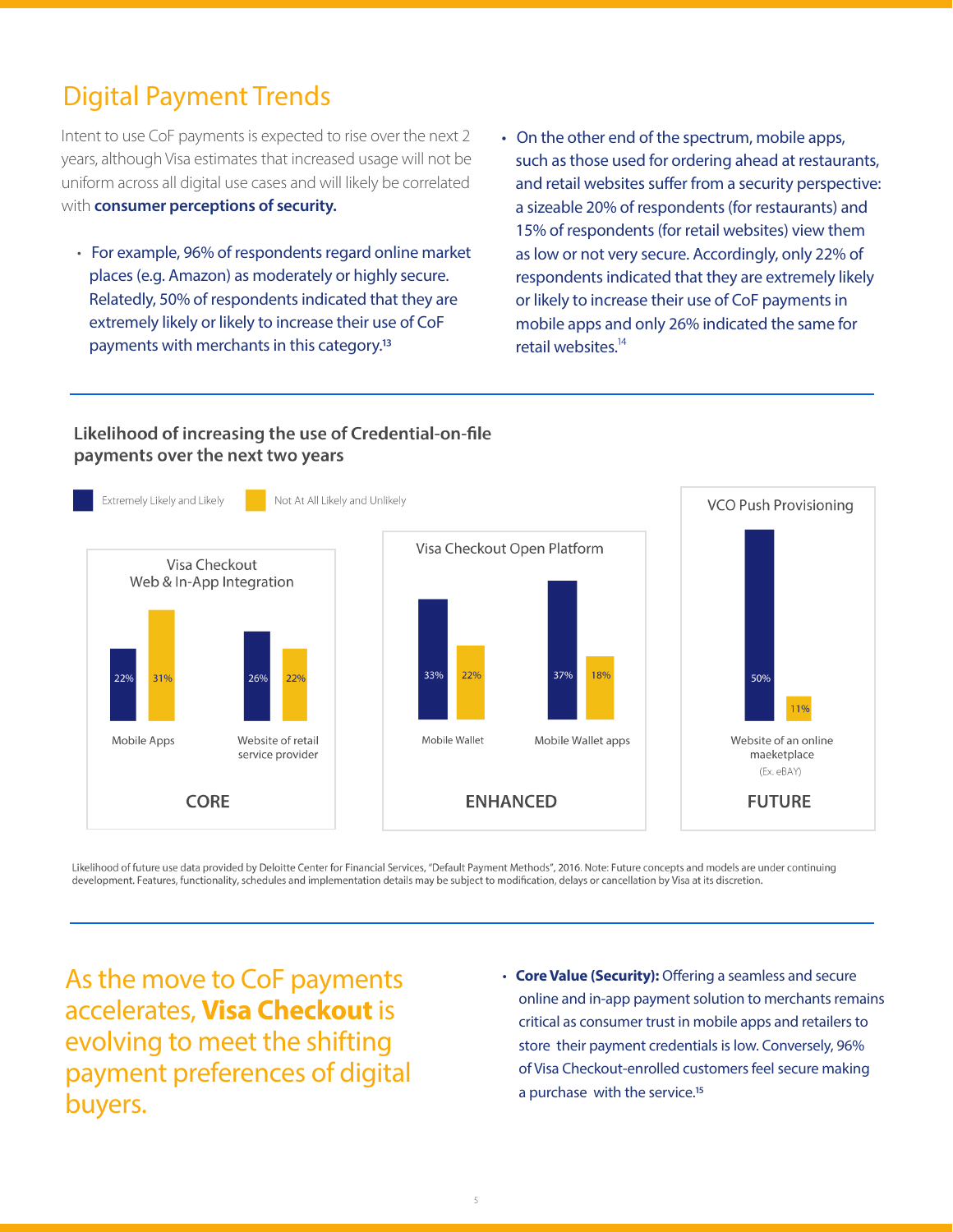- **Enhanced Value (Acceptance):** The Visa Checkout Open Platform (VCOP) enables mobile wallets enabled by Visa Token Service (VTS) to leverage Visa Checkout's online acceptance footprint, driving a frictionless consumer experience while preserving issuer economics and keeping issuers at the center of the payment experience.
- **Future Value (Network Effect):** Visa Checkout is currently developing a feature called VCO Push Provisioning that promotes the issuer top of wallet at participating large CoF merchants. This feature will enable Visa Checkout to leverage its merchant and issuer integrations and connect the two parties in a secure and scalable manner.

By enabling issuers to provide their customers the option for the customer's payment credentials to be pushed directly to a participating merchant through the Visa Checkout enrollment flow, issuers ensure their cards will be the funding source for future spend at the merchant. Participating merchants are able to acquire new customers and enroll them seamlessly into their loyalty programs (if applicable) at a lower cost than traditional acquisition methods. Consumers are able to seamlessly make purchases at their preferred merchants **without ever having to manually enter their payment information.** 

# Building Capabilities for the Digital Customer



As the lines between merchant and wallet provider blur, Visa is building a complimentary capability to make it easier for issuers to allow consumers to push their credentials into all tokenized solutions (wallets, merchants, or Internet of Things devices) from their issuer's online banking app. Today, these types of integrations can be time-consuming and resource intensive as they require custom integrations with each wallet provider. **In the future, Visa's capabilities will enable issuers to integrate once with Visa and push to all participating merchants and wallet providers.** 

In addition to making it easier for consumers to establish payment relationships seamlessly and securely with their preferred merchants and wallet providers from the issuer channel, Visa is also developing features that will make it easier for consumers to **navigate the increasingly complex set of financial relationships across several devices**  and platforms. With the shift to online payments, it is becoming difficult for the average consumer to keep track of their digital spend. These capabilities will allow a user to open their online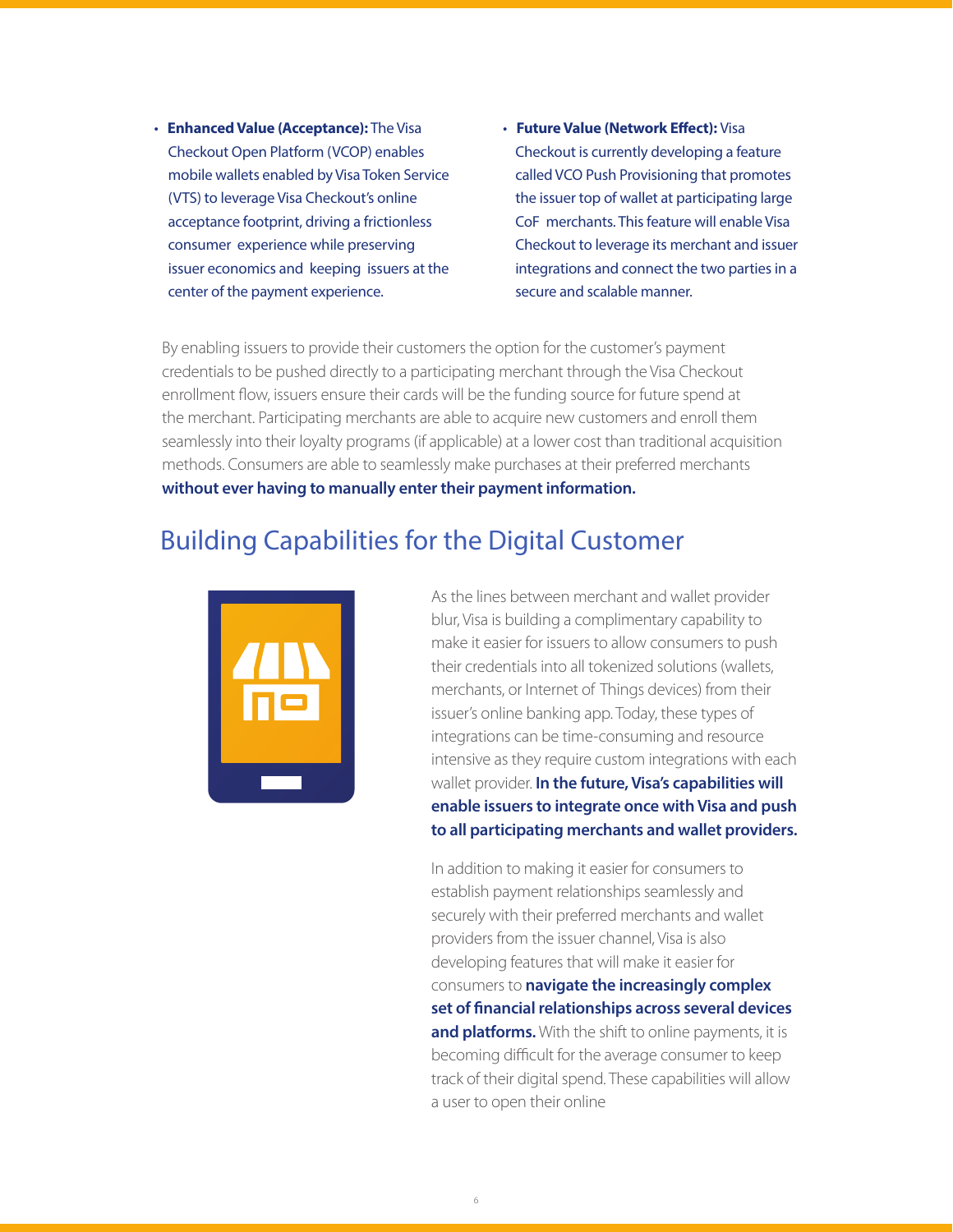banking app or web page and view all of the merchants and digital wallets where they have stored their cards for future use. From monthly payments to online subscriptions, consumers will be better able to keep track of their money and make betterinformed financial decisions. When those cards are reissued, the issuer will also be able to show the consumer where their card has been updated automatically (via VAU or Token Lifecycle Management) and where they need to update their card information manually. Beyond investing in marketing, exposing features that solve customers' pain points around financial management and seamless payments will help issuers maintain their primary status in the CoF payments space.



Note: Future concepts and models are under continuing development. Features, functionality, schedules and implementation details may be subject to modification, delays or cancellation by Visa at its discretion.



### The Future of Credential-on-File Payments

Universal connectivity, tokenization, biometrics, cloud computing and the Internet of Things (IoT) are expected to significantly impact the way consumers transact and interact with their payment providers over the next few years. These developments may also expand the ubiquity of on-file payments from the browser to the device, to the cloud, to the IoT and will enable new payment capabilities. By 2020, it is expected that **24 billion devices will be connected to the internet worldwide.16**

Many of these connected devices such as appliances, cars, and utility meters will have a credential on-file to place orders, pay tolls, or pay bills. As the IoT scales, converting transactions previously initiated by consumers to transactions done seamlessly and on demand, payment volume attributable to connected devices will increase rapidly. In fact, it is estimated that the worldwide addressable market for processing this type of deviceinitiated payments will surpass \$10 billion by 2020.17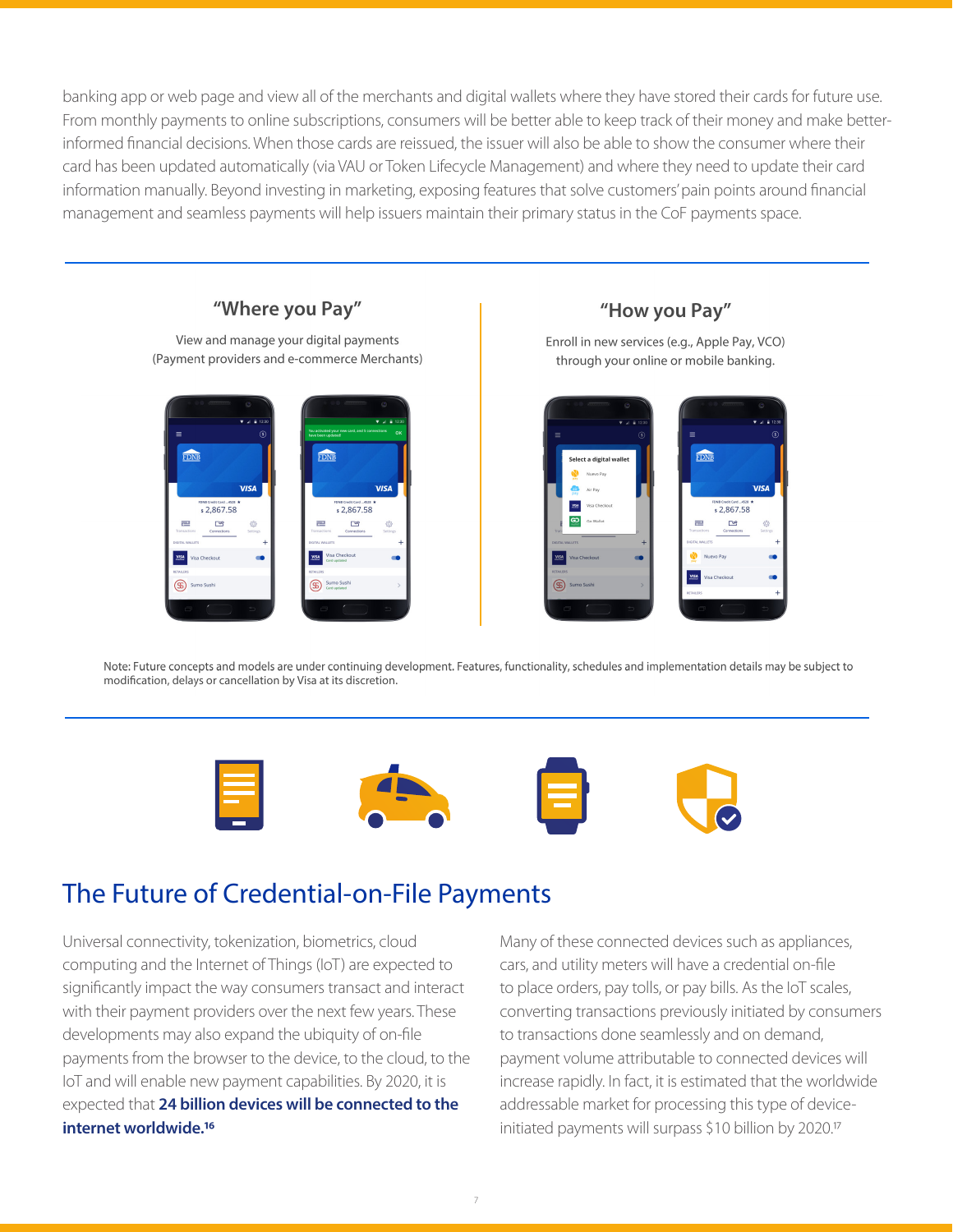### Closing Thoughts

The rapid growth of Credential-on-File payments is changing the digital payment preferences of cardholders. Moreover, **the rise of connected devices will change consumer expectations** and behavior as they transact via myriad new devices, from smart watches to connected cars.

What issuers should consider to take advantage of the CoF payment trend:

- $\triangleright$  Analyze cardholder behavior to determine whether they see a shift from cards to ACH as an online default payment method and the merchant categories impacted by this migration
- $\triangledown$  Develop digital strategies that defend and extend top of wallet status across the use cases where CoF payments are dominant
- $\vee$  Facilitate the updating of stored default payment information when cards are replaced or renewed by ensuring BINs are enrolled in VAU and actively managing token lifecycle updates
- $\triangleright$  Defend CoF payment market share by communicating the value of debit and credit cards and providing potential incentives or increased usage
- $\nabla$  Deliver compelling, ubiquitous end-to-end customer payment products that are secure, reduce friction and provide value beyond the payment itself like Visa Checkout
- $\triangleright$  Integrate Visa Checkout within digital banking properties to leverage its Push Provisioning feature (once available) that will enable issuers to partner at scale with participating merchants, maintaining and capturing CoF spend while reducing the cost and time associated with establishing merchant partnerships individually

While the growth in CoF payments poses new challenges, issuers who develop and execute successful digital strategies to retain and extend their top-of-wallet position stand to gain as the payments landscape experiences **major transformations**.